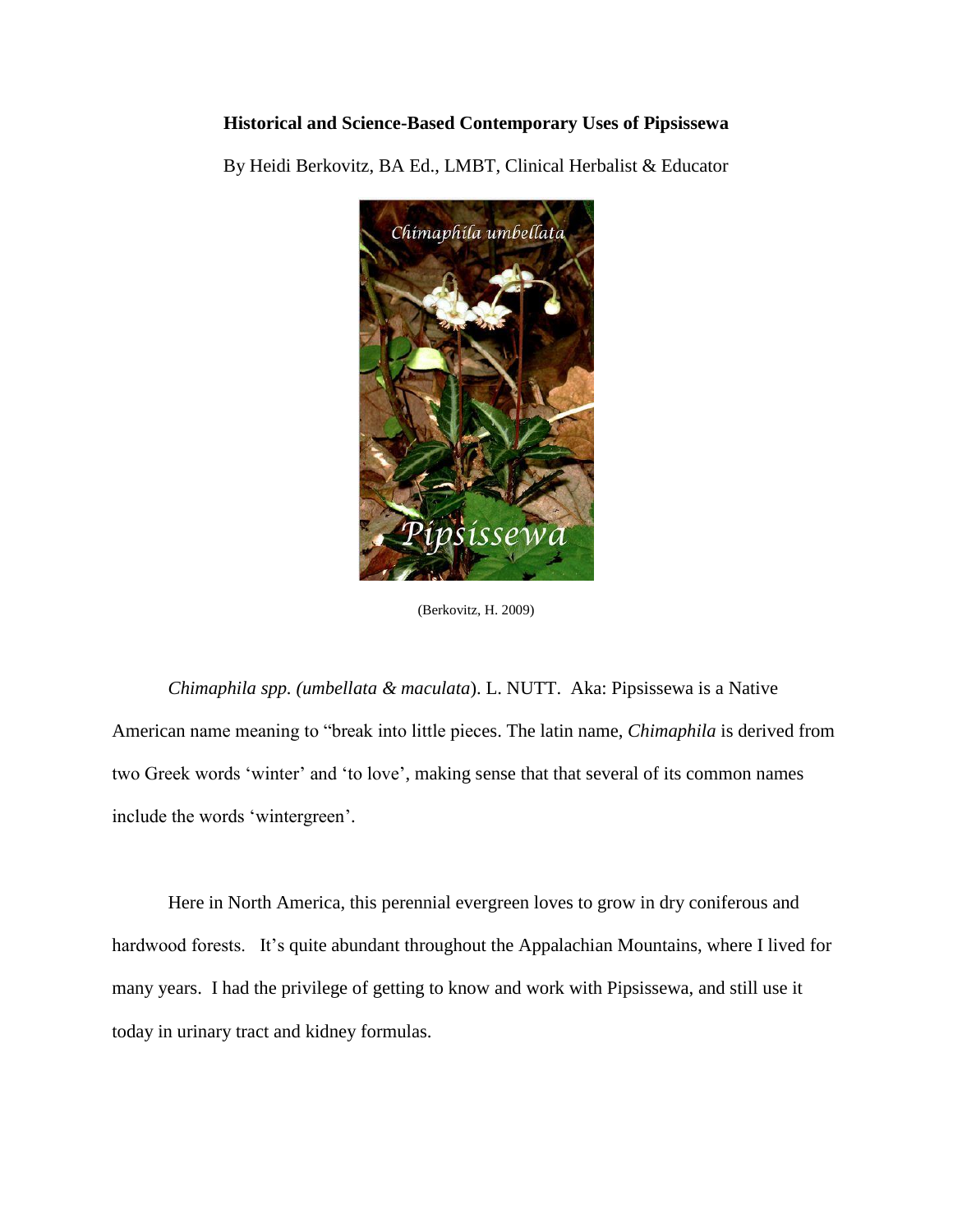Throughout time and around the globe, traditional uses of Pipsissewa consistently point to its use as an effective diuretic, astringent, tonic and alterative herb with an affinity for the kidneys and urinary tract. According to the Appalachian Plant Monographs prepared by Tai Sofia Institute, Pipsissewa has a rich history of use by both settlers and Native Americans to treat rheumatism, kidney, liver and skin disorders.

In Southern Appalachia, *C.maculata* was often used in place of its Northern Appalachian relative, *C.umbellata*. *C.maculata* shares *C.umbellata*'s diuretic, astringent and tonic properties while also possessing a wide range of application from skin eruptions to cancer.

Native Americans used the leaf infusion to heal blisters and as an eye wash for dry, irritated eyes. The leaves were smoked as a tobacco substitute (similar to uva ursi, which is used in Native American Kinnikinnick smoke blends). As a matter of fact*,* Pipsissewa is often referenced as an excellent "substitute for uva-ursi and less obnoxious." \* (Grieve 1931)

A variety of Northern American Indians, along with eclectic physicians and settlers used Pipssissewa to treat tubercular infections, rheumatism, kidney disorders such as strangury (UTI), dropsy (edema) and chronic cystitis, head colds, stomach problems, sore eyes, gonorrhea, and if drank regularly used to cure cancers.

**\*This statement cracks me up, as I must say, the first time I make a hot tea out of uva-ursi I became very nauseous. Apparently it is best extracted in cold water, as the heat pulls out strong tannins and can make one sick. I have never had that happen with** *Chimaphila spp***, and perhaps that is what Maude Grieve was referring to.** Therapeutic indications for modern day use of Pipsissewa include acute and chronic cystitis, prostatitis, urethritis, edema, kidney weakness, urinary calculi, benign prostatic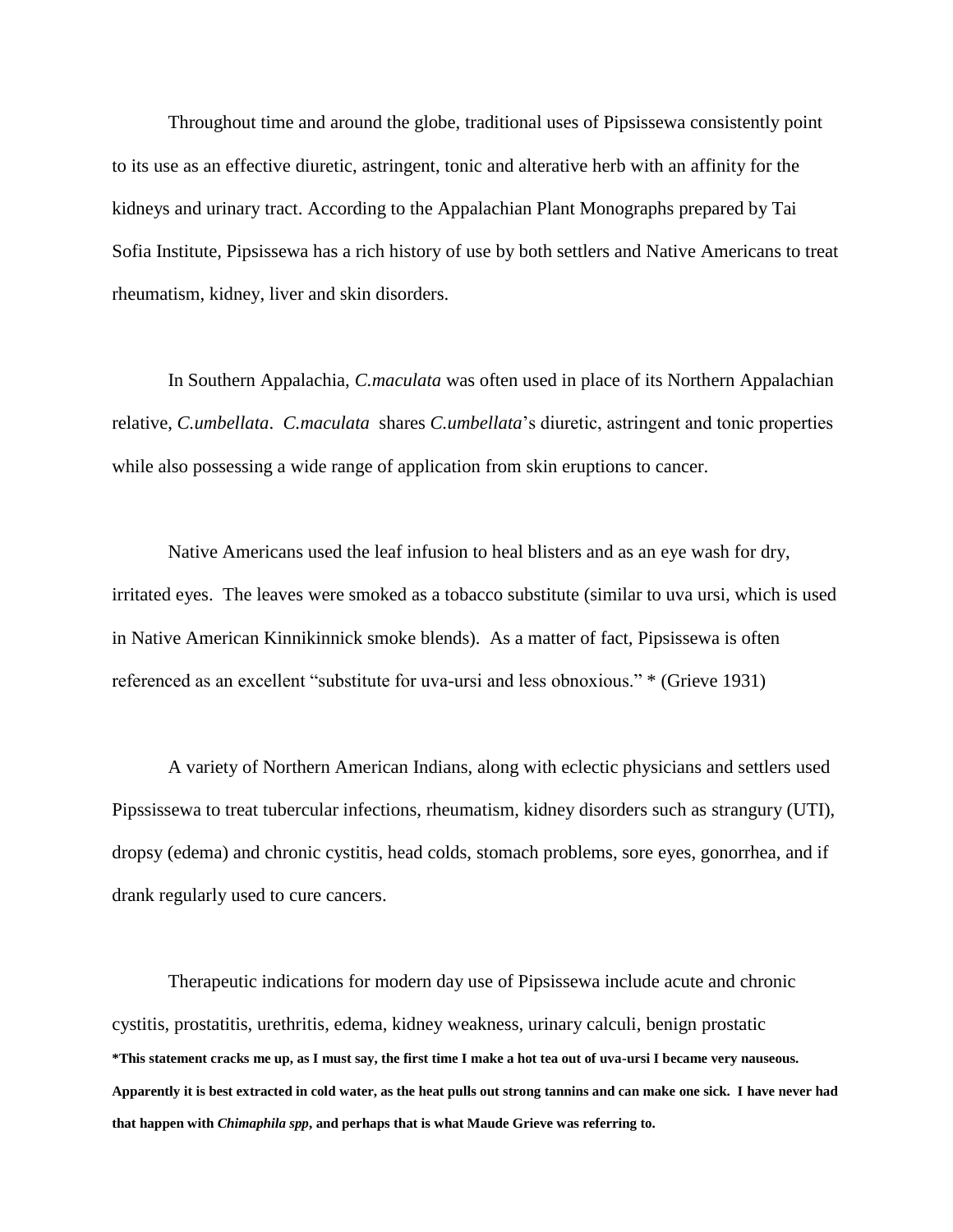hyperplasia (BPH) , chronic mild nephritis, bleeding wounds, skin eruptions, rheumatoid arthritis and gout.

The following modern day studies based the proprietary formula Eviprostat, which contains *C. umbellata,* indicate Pipsissewa's therapeutic applications for BPH, edema and prostatitis:

- Antioxidant- Used in Japan and Europe for treatment of benign prostatic hyperplasia (BPH) and " was shown to suppress markers in rats with surgically induces bladder outlet obstruction." (Oka, Fukui, et al,. 2009)
- Anti-inflammatory suppressed edema and pro-inflammatory cytokines, reduced bladder weight of rats with either nonbacterial prostatitis or carregeean-induced paw edema methods. (Tsunemori et al., 2011)
- Clinical Studies A 2008 study based on both regular and double strength was conducted on 92 patients with BPH. Benefits were comparable to conventional BPH agents and were considerably well tolerated. (Tamaki et al., 2008)

It's evident that Pipsissewa proves to be consistently effective, in both history and present day use, as powerful herb supporting kidney and urinary tract issues in both men and women.

Resources:

1) Berkovitz, H. (2009). *Chimaphila umbellata*.